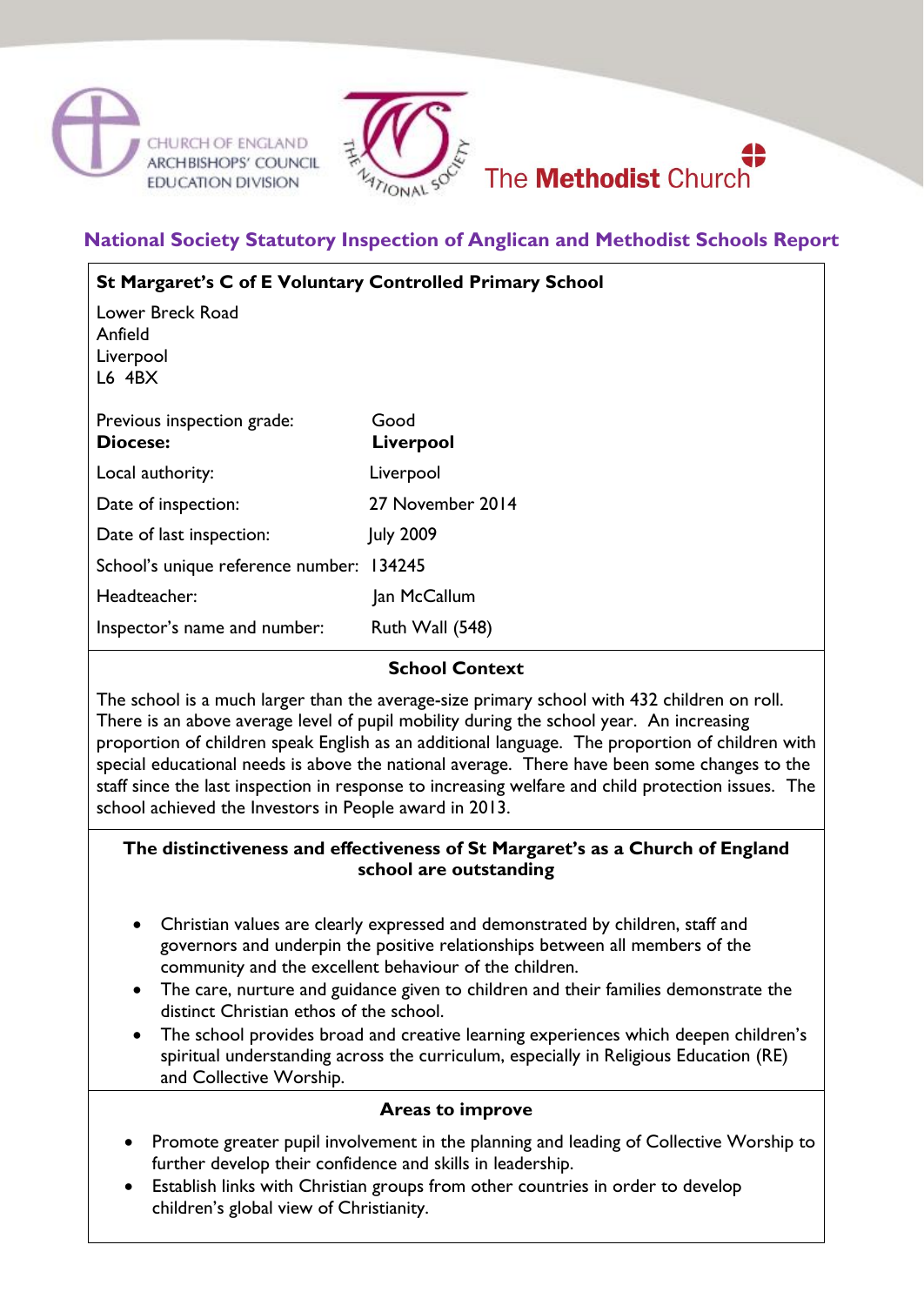## **The school, through its distinctive Christian character, is outstanding at meeting the needs of all learners**

Distinctly Christian values are deeply embedded in the life of the school and are linked to the life and teaching of Jesus. Teachers and children affirm that expectations for conduct are consistently linked to the school's core Christian values of truth, fairness, justice and joy. Where there is challenging behaviour staff demonstrate immense sensitivity and understanding which children respond to positively. Children are extremely friendly, courteous and respectful. The school is rightly proud that strategies for improving attendance levels are proving successful. Christian values, including trust and love, give children the confidence to try new tasks and enabled to give of their best consistently.From their individual starting points all groups of children make good or better progress, including those for whom English is an additional language, those with special educational needs and the more able. The school community not only enjoys celebrating children's efforts and achievements but staff say they are delighted when their professional achievements are recognised in whole school worship. The school has a strong commitment to Christian stewardship, supporting a range of charities including Fair Trade and Christian Aid. This reinforces the Christian message of justice and equality. Although children have an awareness of Christianity as a multi-cultural global faith, leaders recognise that this lacks depth at the present time. Children's spiritual development is greatly enhanced by a wide range of reflective activities. These include the digital photography project which involved all children in producing a series of high quality hard-backed books of their photographs. Subjects range from creative images inspired by the school motto ' By Faith and Work', to 'Signs of Spring' and 'Hope in Liverpool', dedicated to the Anglican and Catholic cathedrals. High quality displays and Christian signs and symbols emphasise the school's distinctiveness and support the children's spiritual awareness and development extremely well. The school is both distinctive in its Christian character and inclusive in its approach to diversity. As a result it is a highly cohesive community in which all feel valued regardless of ability or faith. RE fully supports the Christian character of the school and makes an excellent contribution to the children's spiritual, moral, social and cultural development.

#### **The impact of collective worship on the school community is outstanding**

Collective worship is highly valued by all members of the school family. The headteacher explained that 'gathering together as a family creates a secure and constant oasis of calm'. Worship is well planned to cover Christian themes, with a strong emphasis on Christian values. Worship enables children to understand the qualities of God as Father, Son and Holy Spirit through the themes and stories which are included in the planning cycle. The vicar is involved in the planning process and regularly leads worship. Staff agree that he is an inspirational teacher and, 'he encourages children to ask challenging questions'. Children smile and say 'he always makes it fun...it helps us learn'. Anglican responses and prayers contribute to the development of children's prayer life. Children articulate an understanding of the importance of personal prayer. One child spoke of praying for hope during a difficult time. All children as class groups are involved in developing and presenting a theme for whole-school worship, with clear reference to biblical teaching. Children clearly enjoy their involvement although, at the present time, these are mainly teacher led acts of collective worship. The school choir and musicians often enhance the worship experience and evaluation from children has resulted in the inclusion of more singing in worship. Parents too are involved in the evaluation process and their requests are noted and responded to by the school. The school community enjoys worship in the church. This creates a valued link with the worshipping life of the parish and it enriches the experience of the whole school. The Easter 'Resurrection Rock' performance was described by parents as 'memorable and moving'. The school and church work effectively together on Experience days which include Harvest, Advent, Easter and Pentecost. These make an outstanding contribution to children's spiritual development, reflection and understanding of key Christian festivals. Governors speak of 'the powerful spiritual response from children'.